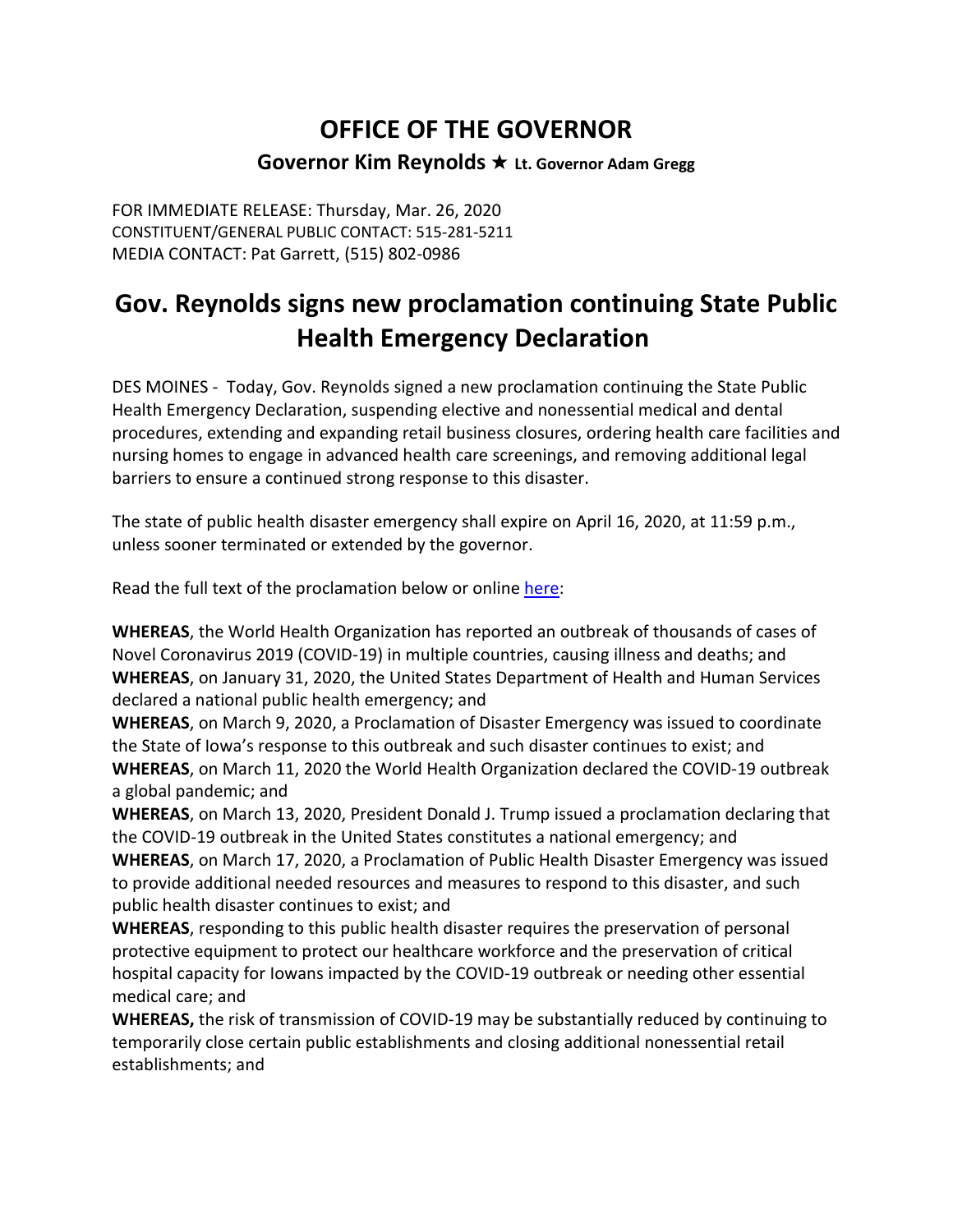**WHEREAS**, strict compliance with the regulatory provisions of Iowa Code § 514C.34 excluding from the definition of telehealth the provision of services through audio-only telephone transmission would prevent, hinder, or delay necessary action in coping with this disaster in all counties of our state and ensuring equity in the payment to providers of telehealth services will prevent the transmission of COVID-19; and help ensure that all cases of COVID-19 are properly identified, controlled, and treated; and promote the uniformity, cost efficiency, and transparency of health benefit plans in Iowa; and

**WHEREAS**, mandatory screening of staff of hospitals, nursing facilities, intermediate care facilities, residential care facilities, and assisted living programs would help prevent the transmission of COVID-19 and help ensure that all cases of the disease are properly identified, controlled, and treated; and

**WHEREAS**, strict compliance with the provisions of Iowa law imposing limitations on the number of clinical hours that may be satisfied through simulation for nursing education programs would prevent, hinder, or delay necessary action in coping with this disaster in all counties of our state; and

**WHEREAS**, strict compliance with Iowa Admin. Code rules 650-11.2(2), 11.3(2), 11.5(2), 11.6(2),13.2(2), and 20.6(2)(b)(8) requiring an applicant for initial licensure in dentistry, dental hygiene, assisting, or for a faculty permit to attest to current certification in cardiopulmonary resuscitation would prevent, hinder, or delay necessary action in coping with this disaster in all counties of our state; and

**WHEREAS,** strict compliance with the provisions of Iowa Code § 135C.33 and Iowa Admin Code rules 481—50.9(3) & (9) and 67.19(3), requiring a health care facility and assisted living program to complete a criminal history check prior to employment of an individual in a health care facility or assisted living program, would prevent, hinder, or delay necessary action in coping with this disaster in all counties of our state; and

**WHEREAS,** strict compliance with the provisions of Iowa Code § 135C.8 and Iowa Admin Code rules 481—58.3(3)(a), requiring a nursing facility to submit renewal applications at least 30 days in advance of license expiration, would prevent, hinder, or delay necessary action in coping with this disaster in all counties of our state; and

**WHEREAS,** strict compliance with the provisions of Iowa Admin Code rules 481—58.21(6)(d) & 65.17(1)(d), requiring nursing students to administer medications in nursing facilities and immediate care facilities for persons with mental illness only after successful completion of a medication aide course or challenge exam, would prevent, hinder, or delay necessary action in coping with this disaster in all counties of our state; and

**WHEREAS,** strict compliance with the provisions of Iowa Admin Code rules 481—57.20(1) & 58.23(1)(a), requiring residential care facilities and nursing facilities assist residents to obtain regular and emergency dental services, would prevent, hinder, or delay necessary action in coping with this disaster in all counties of our state; and

**WHEREAS,** strict compliance with the provisions of Iowa Admin Code rules 481—57.23(1) & 58.26(1) requiring group activities provided by residential care facilities and nursing facilities, would prevent, hinder, or delay necessary action in coping with this disaster in all counties of our state; and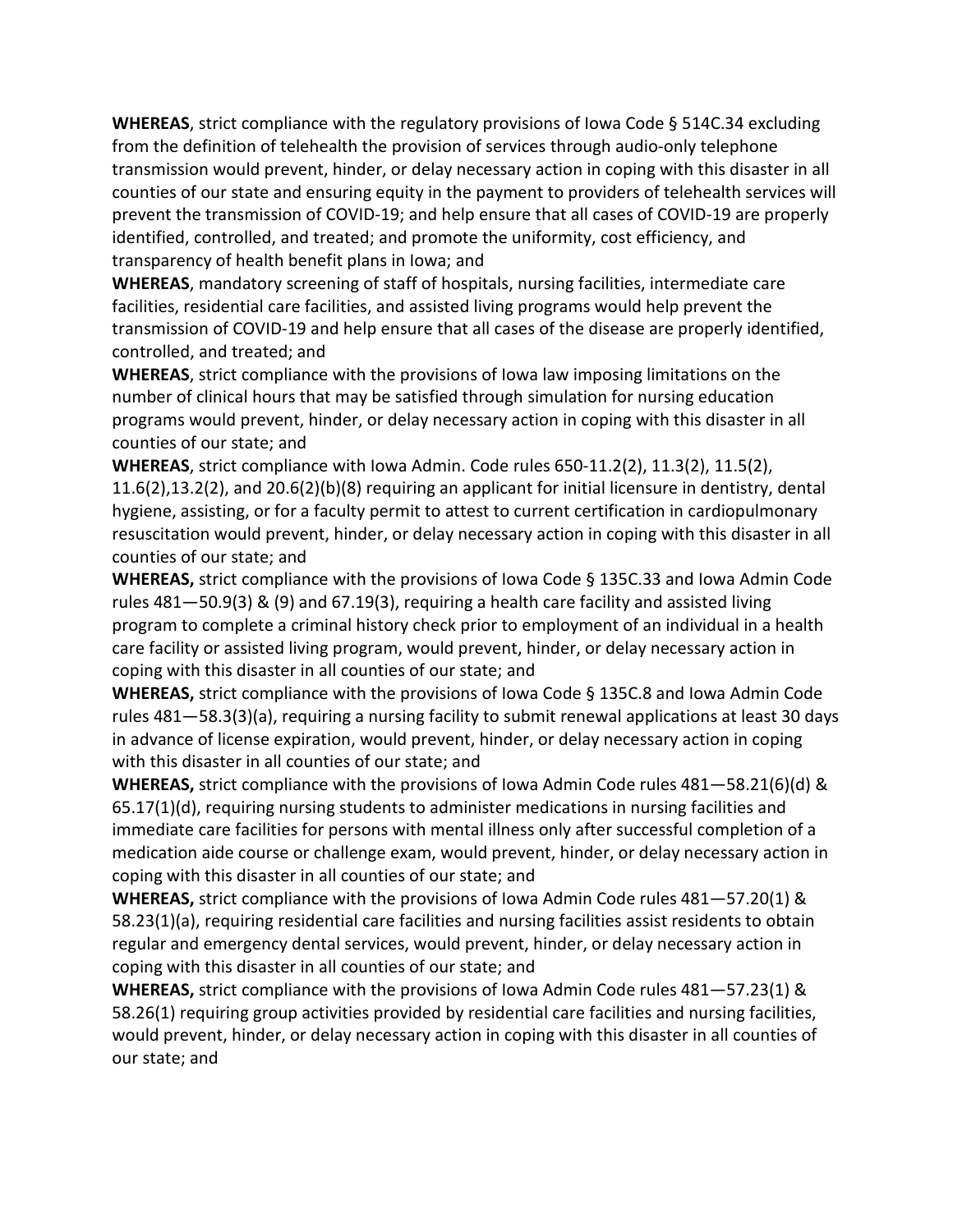**WHEREAS,** strict compliance with the provisions of Iowa Admin. Code rule 481—58.47, permitting in-person visits with residents in nursing facilities, would prevent, hinder, or delay necessary action in coping with this disaster in all counties of our state; and

**WHEREAS,** strict compliance with the provisions of Iowa Code § 231C.3(1)(c) and Iowa Admin Code rules 481—69.22(2) & 481—57.22(3) requiring an assisted living program and residential care facility to update a tenant's or resident's service plan within thirty days of occupancy or admission would prevent, hinder, or delay necessary action in coping with this disaster in all counties of our state; and

**WHEREAS,** strict compliance with the provisions of Iowa Code § 231C.8(1) and Iowa Admin. Code rule 481—67.13(1) requiring an assisted living program to submit any additional or rebuttal information to the department within two working days of an exit interview at the conclusion of a monitoring evaluation or complaint investigation would prevent, hinder, or delay necessary action in coping with this disaster in all counties of our state; and **WHEREAS,** strict compliance with the provisions of Iowa Admin. Code rule 481—67.5(2)

requiring a person administering medications in an assisted living program have, at a minimum, passed a medication manager course and examination would prevent, hinder, or delay necessary action in coping with this disaster in all counties of our state; and

**WHEREAS,** strict compliance with the provisions of Iowa Admin. Code rule 481—69.29(5) & (6) requiring a new program manager and delegating nurse in assisted living programs complete an assisted living management class and/or an assisted living nursing class within six months of employment would prevent, hinder, or delay necessary action in coping with this disaster in all counties of our state; and

**WHEREAS,** strict compliance with the provisions of Iowa Admin. Code rule 481—57.11(6) requiring a residential care facility employee have a physical examination no longer than twelve months prior to beginning employment would prevent, hinder, or delay necessary action in coping with this disaster in all counties of our state; and

**WHEREAS,** strict compliance with the provisions of Iowa Admin. Code rule 481—57.11(6) requiring a residential care facility screen and test an employee for tuberculosis pursuant to 481—Chapter 59 would prevent, hinder, or delay necessary action in coping with this disaster in all counties of our state; and

**WHEREAS,** strict compliance with the provisions of Iowa Admin. Code rules 481—57.19(3)(c) & 64.4(9)(b) requiring a person administering medications in a residential care facility and intermediate care facility for the intellectually disabled to complete a department-approved medication aide course and pass a department-approved medication aide exam would prevent, hinder, or delay necessary action in coping with this disaster in all counties of our state; and **WHEREAS**, strict compliance with the provisions of Iowa Admin. Code rule 481—57.22(1) requiring a residential care facility provide orientation within twenty-four hours of admission would prevent, hinder, or delay necessary action in coping with this disaster in all counties of our state; and

**WHEREAS**, strict compliance with the provisions of Iowa Code § 135C.36 and Iowa Admin. Code rules 481—56.2 & 67.17, requiring fines for a health care facility or assisted living program, would prevent, hinder, or delay necessary action in coping with this disaster in all counties of our state; and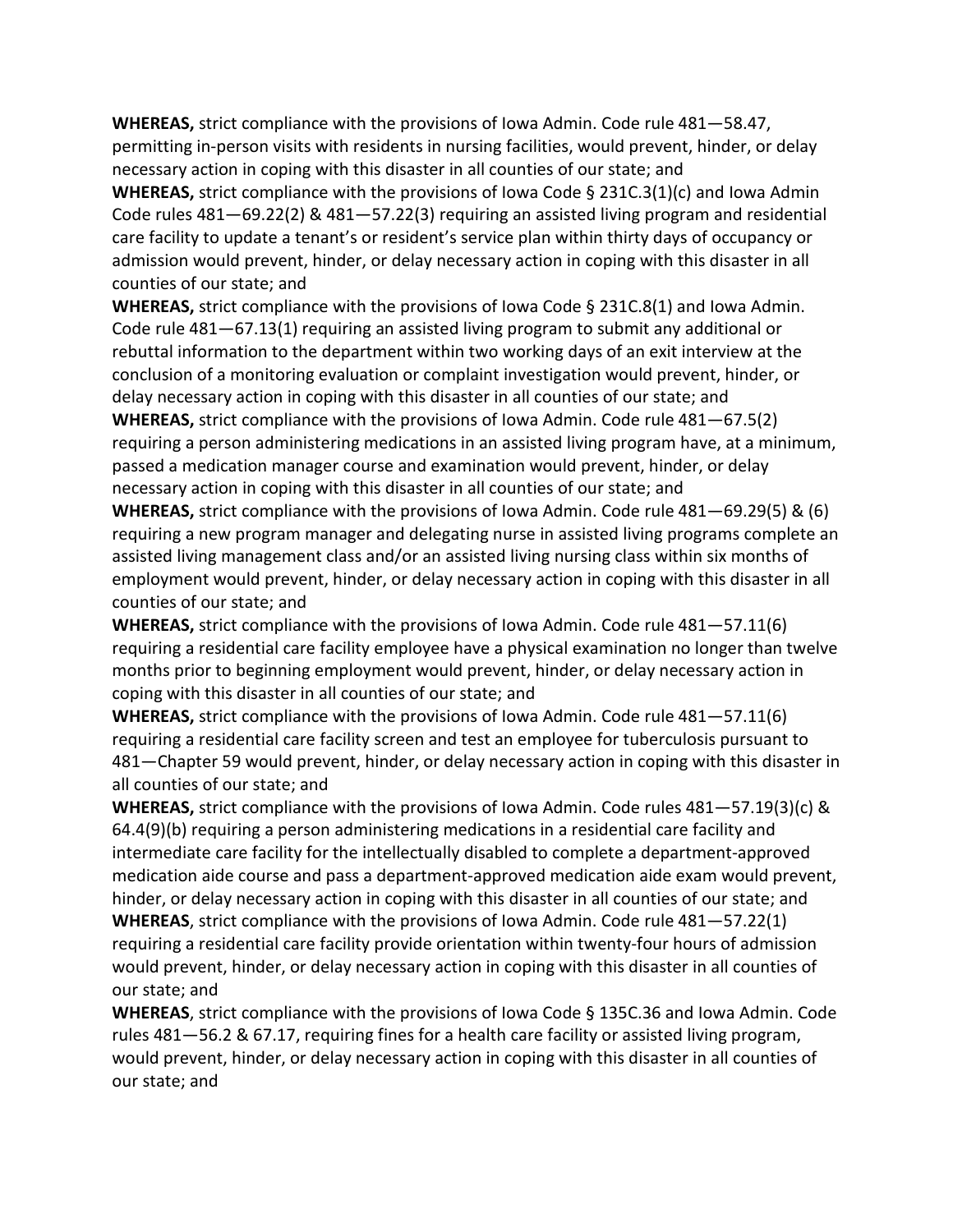**WHEREAS,** strict compliance with the provisions of Iowa Admin Code rules 481-57.14(1)(e) and 58.40(1)(c) permitting a residential care facility or nursing facility to involuntarily discharge or transfer a resident for nonpayment for the resident's stay would prevent, hinder, or delay necessary action in coping with this disaster in all counties of our state; and

**WHEREAS**, to assist hospitals and public safety departments in maintaining staffing to best respond to medical and public safety needs during the COVID-19 disaster emergency, strict compliance with the regulatory provisions of Iowa Code §§ 97B.48A and 97B.52A reducing a member's retirement allowance if the member is reemployed or returns to employment during the pendency of this Disaster would prevent, hinder, or delay necessary action in coping with this disaster in all counties of our state; and suspending these provisions will help ensure that all cases of COVID-19 are properly identified, controlled, and treated; and

**WHEREAS**, strict compliance with the regulatory provisions of Iowa Code §§ 411.3(3), 411.6(1)(c), and 411.21(3) limiting a retired police officer or firefighter from continuing to receive service retirement allowances, without interruption, if reemployed during the pendency of this Disaster Emergency would prevent, hinder, or delay necessary action in coping with this disaster in all counties of our state; and suspending these provisions will help ensure that all cases of COVID-19 are properly identified, controlled, and treated; and

**WHEREAS**, strict compliance with the provisions of Iowa Code § 15B.4, limiting the use of online instruction in determining contact hours for apprenticeship sponsors or lead apprenticeship sponsors would prevent, hinder, or delay necessary action in coping with this disaster in all counties of our state; and

**WHEREAS**, strict compliance with the provisions of Iowa Code § 321.20A prescribing the owner of a commercial vehicle subject to the apportioned registration provisions of chapter 326 apply for a certificate of title within thirty days of purchase or transfer and pay the appropriate fee for new registration would prevent, hinder, or delay necessary action in coping with this disaster in all counties of our state; and

**WHEREAS,** strict compliance with the provisions of Iowa Code § 321.52(4)(b) requiring a salvage certificate of title for a wrecked or salvage vehicle to be obtained within thirty days after the date of assignment of the certificate of title of the vehicle would prevent, hinder, or delay necessary action in coping with this disaster in all counties of our state; and

**WHEREAS**, strict compliance with the registration deadline and late filing penalty for renewals under Iowa Code § 326.14 for commercial motor carriers subject to the International Registration Plan would prevent, hinder, or delay necessary action in coping with this disaster in all counties of our state; and

**WHEREAS,** strict compliance with the provisions of Iowa Code § 602.8107 deeming court debt delinquent if not paid within thirty days after the date the debt was assessed, the date set out in a court order, or the date due in an installment agreement, and the case assigned by the Iowa Judicial Branch to a third party for collection would prevent, hinder, or delay necessary action in coping with this disaster in all counties of our state; and

**WHEREAS,** strict compliance with the regulatory provisions of Iowa Code §§ 648.3 and 648.5 requiring service of a notice to quit or service of original notice before commencing an action under Iowa Code § 648.1(2)-(6) would prevent, hinder, or delay necessary action in coping with this disaster in all counties of our state.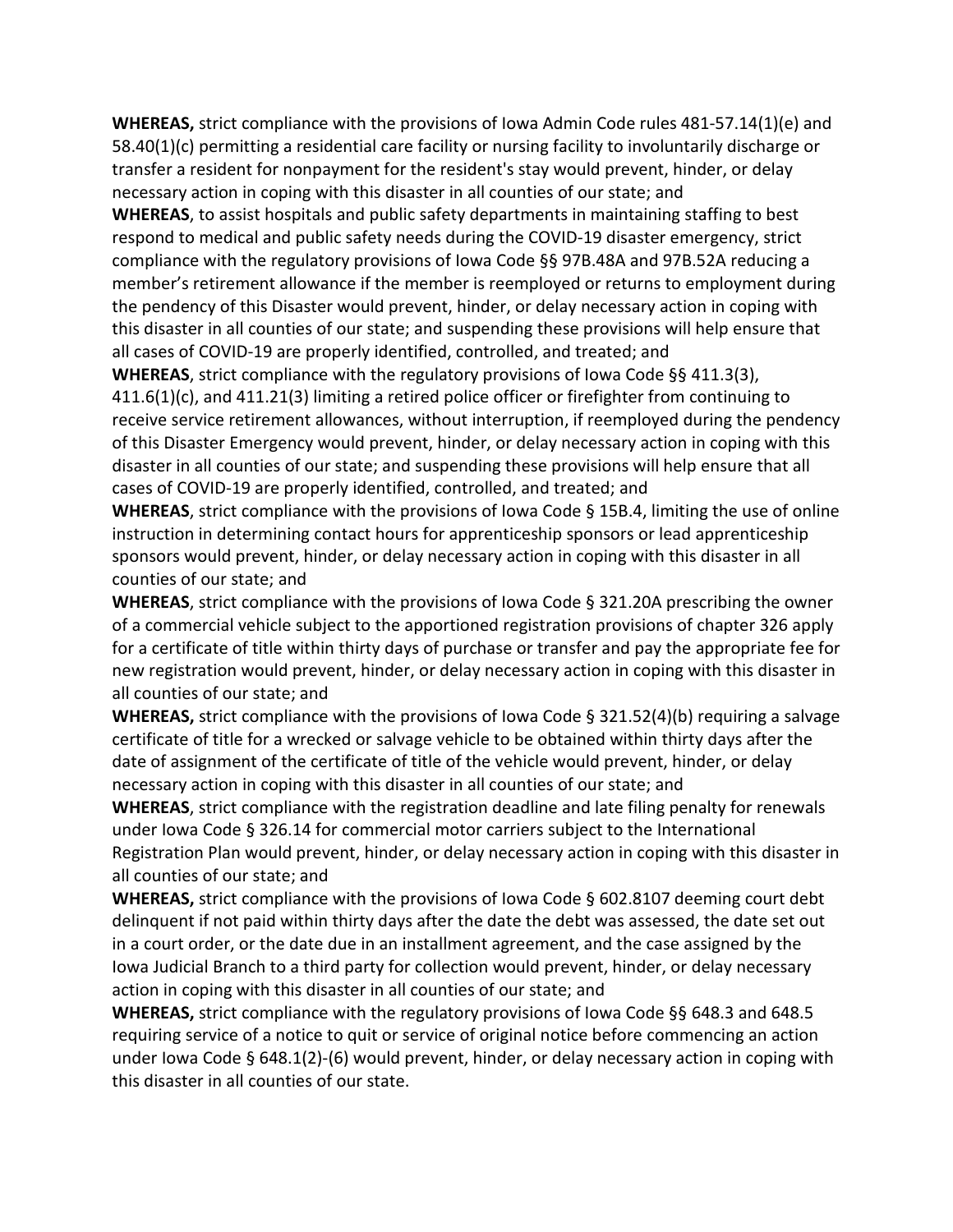**NOW THEREFORE, I, KIMBERLY K. REYNOLDS**, Governor of the State of Iowa, by the power and authority vested in me by the Iowa Constitution, Art. IV, §§ 1, 8 and Iowa Code §§ 29C.6(1), 135.140(6), and 135.144 do hereby proclaim a **STATE OF PUBLIC HEALTH DISASTER EMERGENCY** continues to exist throughout the entire state of Iowa and do hereby **ORDER** and **DIRECT** the following:

#### **NONESSENTIAL MEDICAL AND DENTAL SERVICES**

**SECTION ONE.** Pursuant to Iowa Code § 135.144(3), and in conjunction with the Iowa Department of Public Health, unless otherwise modified by subsequent proclamation or order of the Iowa Department of Public Health, I hereby order that effective at 5:00 p.m. on March 27, 2020, and continuing until this disaster proclamation expires:

> A. All nonessential or elective surgeries and procedures that utilize personal protective equipment (PPE) must not be conducted by any hospital, outpatient surgery provider, or outpatient procedure provider, whether public, private, or nonprofit.

B. A nonessential surgery or procedure is one that can be delayed without undue risk to the current or future health of a patient, considering all appropriate factors including, but not limited to any: (1) threat to the patient's life if the surgery or procedure is not performed; (2) threat of permanent dysfunction of an extremity or organ system; (3) risk of metastasis or progression of staging; and (4) risk of rapidly worsening to severe symptoms.

C. Each hospital, outpatient surgery provider, and outpatient procedure provider shall limit all nonessential individuals in surgery and procedure suites and patient care areas where PPE is required. Only individuals essential to conducting the surgery or procedure shall be present in such areas.

D. Each hospital, outpatient surgery provider, and outpatient procedure provider shall establish an internal governance structure to ensure that the principles outlined above are followed.

**SECTION TWO.** Pursuant to Iowa Code § 135.144(3), and in conjunction with the Iowa Department of Public Health, unless otherwise modified by subsequent proclamation or order of the Iowa Department of Public Health, I hereby order that effective at 5:00 p.m. on March 27, 2020, and continuing until this disaster proclamation expires:

> A. All dentists and their staff shall refrain from performing elective dental procedures, including: any cosmetic or aesthetic procedures; all routine hygiene; any orthodontic procedures other than those necessary to relieve pain or infection or to restore normal oral functioning; initiation of crowns, bridges, or dentures that do not address or prevent pain or restore normal oral functioning; any periodontal plastic surgery; extraction of asymptomatic non-carious teeth; recall visits for periodontally-healthy patients; and all appointments for high-risk patients, including ASA 2 and 3 patients, unless emergent.

B. This order does not prohibit the provision of emergency dental services.

C. This order shall be enforced by Iowa Dental Board investigators or their designees who, pursuant to Iowa Code § 153.33(1)(b), shall have the powers and status of peace officers when enforcing this order.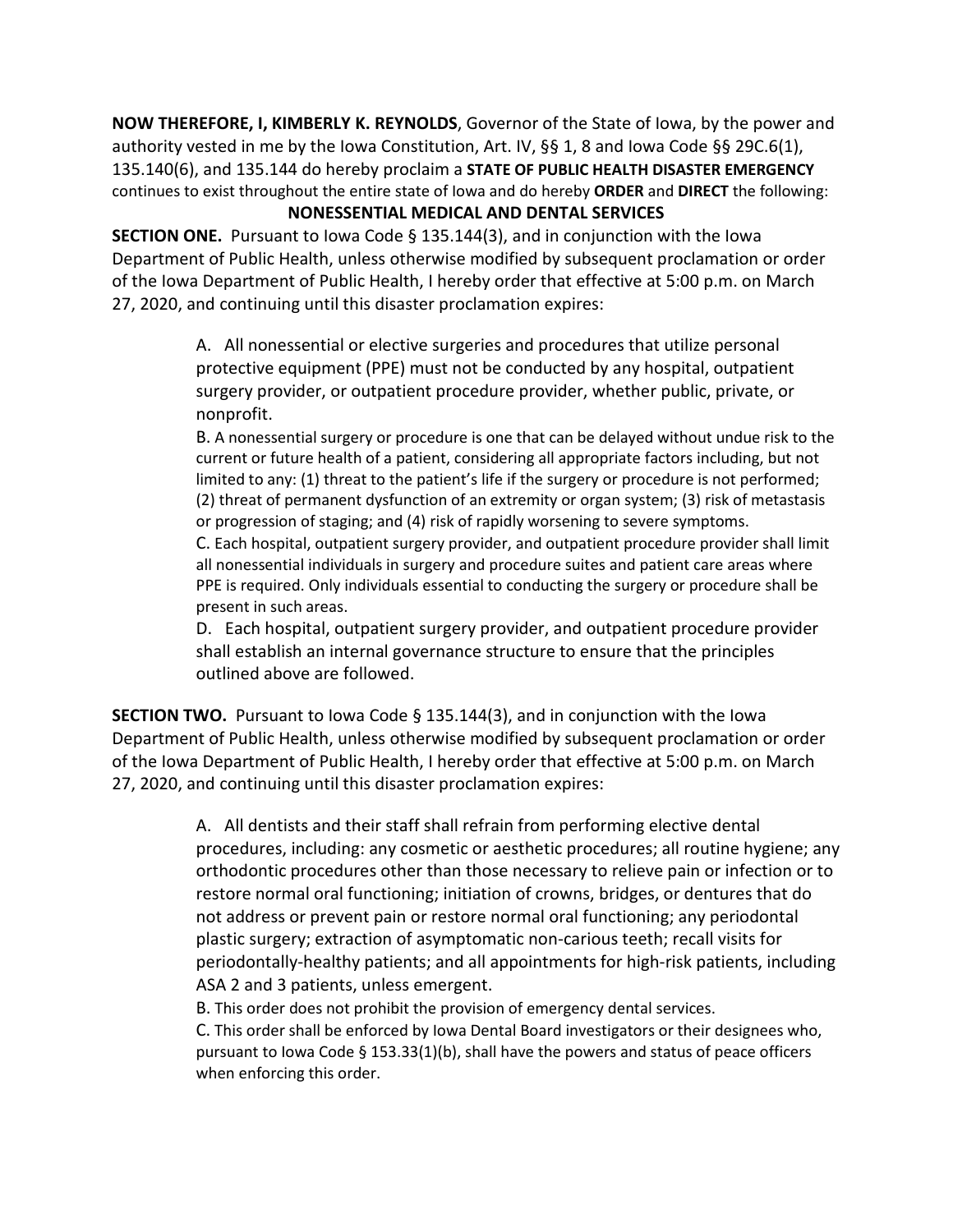D. The Iowa Dental Board shall provide additional guidance to its licensees pursuant to Iowa Code § 29C.19 regarding the nature and scope of this restriction, to the extent necessary to protect the public health and ensure continuity of services to Iowans.

#### **TELEHEALTH SERVICES**

**SECTION THREE.** Pursuant to Iowa Code § 29C.6(6) and Iowa Code § 135.144(3), and in conjunction with the Iowa Department of Public Health, I temporarily suspend the regulatory provision of Iowa Code chapters § 514C.34 to the extent that it excludes from the definition of telehealth the provision of services through audio-only telephone transmission, and I direct the Insurance Commissioner to use all available means, including the authority of Iowa Code §§ 505.8(1), (7), and 29C.19, to ensure that any health carrier, as defined in Iowa Code § 514J.102, shall reimburse a health care professional, as defined in Iowa Code § 514J.102, for medically necessary, clinically appropriate covered services by telehealth, as defined in § 514C.34(1) or via audio-only telephone transmission, provided to a covered person, as defined in Iowa Code § 514J.102, on the same basis and at the same rate as the health carrier would apply to the same health care services provided to a covered person by the health care professional in person for the duration of this proclamation. I also encourage all Iowa businesses to take any necessary action to remove cost-sharing or other financial barriers to the use of telehealth in their health insurance plans.

#### **EXTENSION OF BUSINESS CLOSURES AND ORDERS**

**SECTION FOUR.** Pursuant to Iowa Code § 135.144 (3), and in conjunction with the Iowa Department of Public Health, unless otherwise modified by subsequent proclamation or order of the Iowa Department of Public Health, I hereby extend the following orders until 11:59 p.m. on April 7, 2020:

> **A. Restaurants and Bars:** All Restaurants and Bars shall continue to be closed to the general public except that to the extent permitted by applicable law, and in accordance with any recommendations of the Iowa Department of Public Health, food and beverages may be sold if such food or beverages are promptly taken from the premises, such as on a carry-out or drive-through basis, or if the food or beverage is delivered to customers off the premises. **B. Fitness Centers:** All fitness centers, health clubs, health spas, gyms, aquatic centers shall continue to be closed.

**C. Swimming pools:** All swimming pools and spas, wading pools, water slides, wave pools, spray pads, and bath houses, as defined in Iowa Code § 135I.1, shall continue to be closed.

**D. Salons:** All salons, including all establishments providing the services of cosmetology, electrology, esthetics, nail technology, manicuring, and pedicuring, all as defined in Iowa Code § 157.1, shall continue to be closed.

**E. Medical spas:** All medical spas, as defined in Iowa Admin Code § 653-13.8(1), shall continue to be closed.

**F. Barbershops:** All Barbershops, as defined Iowa Code § 158.1, shall continue to be closed.

**G. Tattoo establishments:** All Tattoo establishments, as regulated by Iowa Code § 135.37, shall continue to be closed.

**H. Tanning facilities:** All tanning facilities, as defined by Iowa Code § 136D.2(5) shall continue to be closed.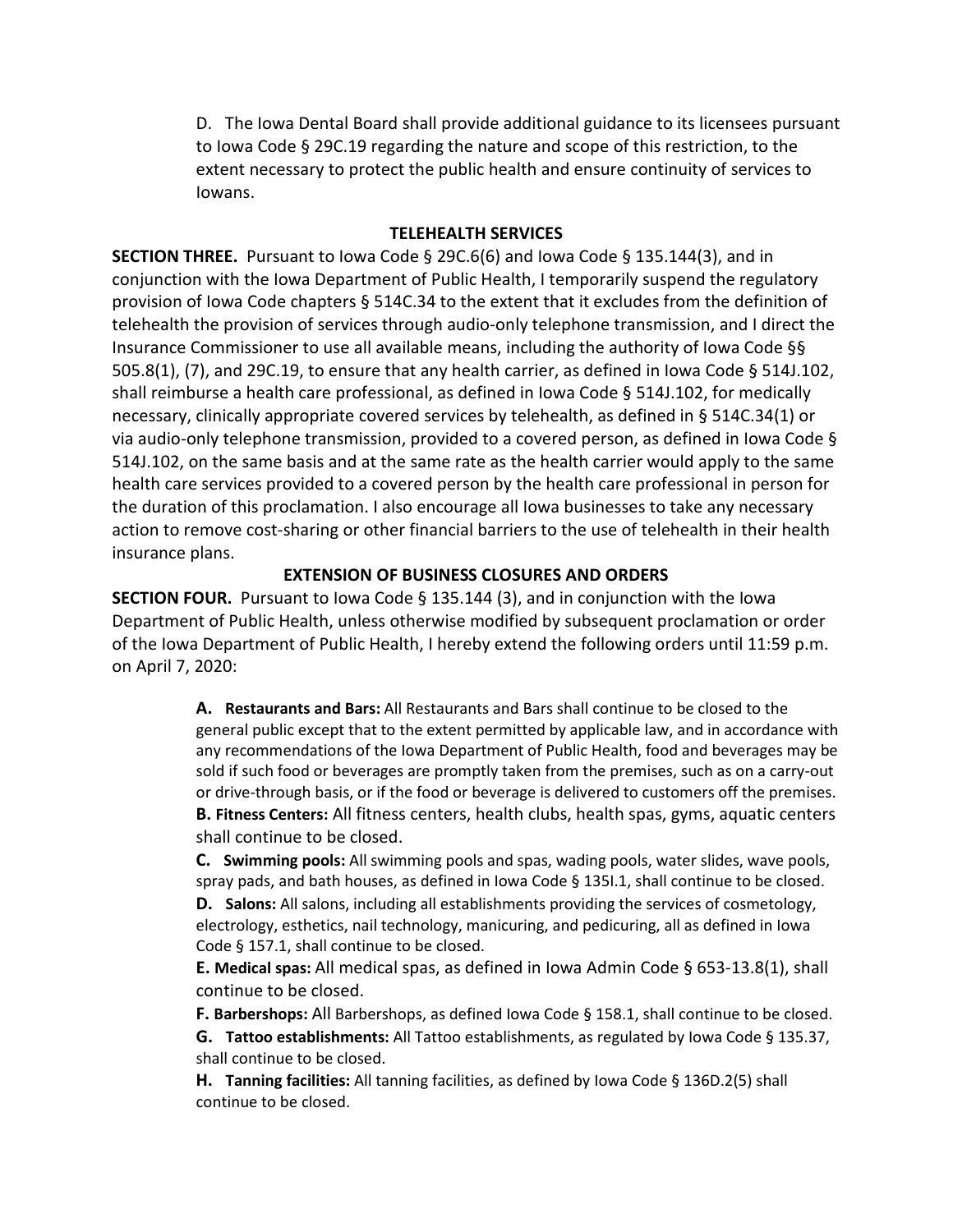**I. Massage therapy establishments:** All establishments where an individual is practicing massage therapy as defined by Iowa Code § 152C.1(3) shall continue to be closed.

**J. Theaters:** All theaters or other performance venues at which live performances or motion pictures are shown are hereby closed.

**K. Casinos and Gaming Facilities:** All casinos and other facilities conducting pari-mutuel wagering or gaming operations are hereby closed.

**L. Senior Citizen Centers and Adult Daycare Facilities**: All facilities that conduct adult day services or other senior citizen centers are hereby closed.

**M. Mass Gatherings:** Social, community, spiritual, religious, recreational, leisure, and sporting gatherings and events of more than 10 people are hereby prohibited at all locations and venues, including but not limited to parades, festivals, conventions, and fundraisers. Planned large gatherings and events must be canceled or postponed until after termination of this disaster.

#### **ADDITIONAL NONESSENTIAL RETAIL CLOSURES**

**SECTION FIVE.** Pursuant to Iowa Code § 135.144 (3), and in conjunction with the Iowa Department of Public Health, unless otherwise modified by subsequent proclamation or order of the Iowa Department of Public Health, I hereby order that effective 10:00 p.m., March 26, 2020, and continuing until 11:59 p.m. on April 7, 2020, the following nonessential retail establishments shall be closed:

- **A.** Bookstores;
- **B.** Clothing stores;
- **C.** Shoe stores;
- **D.** Jewelry stores;
- **E.** Luggage stores;
- **F.** Cosmetic, beauty, or perfume stores;
- **G.** Florists; and
- **H.** Furniture and home furnishing stores.

This closure order does not affect other retail establishments, such as discount stores, grocery stores, or pharmacies that sell these goods in addition to other essential food, medical supplies, and household goods.

## **MANDATORY SCREENING OF HEALTH FACILITY STAFF**

**SECTION SIX.** Pursuant to Iowa Code § 135.144(3), and in conjunction with the Iowa Department of Public Health, I hereby order all hospitals, nursing facilities, intermediate care facilities, residential care facilities, hospice programs, and assisted living programs to screen all staff at the beginning of their shift for fever or respiratory symptoms, absence or shortness of breath, new or change in cough, or sore throat, take the employee's temperature, and take any preventative measures based on that screening to prevent the spread of COVID-19 within the hospitals, nursing facilities, intermediate care facilities, hospice programs, residential care facilities, and assisted living programs.

## **HEALTH CARE LICENSURE RELIEF**

**SECTION SEVEN.** Pursuant to Iowa Code § 29C.6(6), I temporarily suspend the regulatory provisions of Iowa Code § 152.5 and Iowa Admin. Code r. 655-2.10(7)(a), which limit the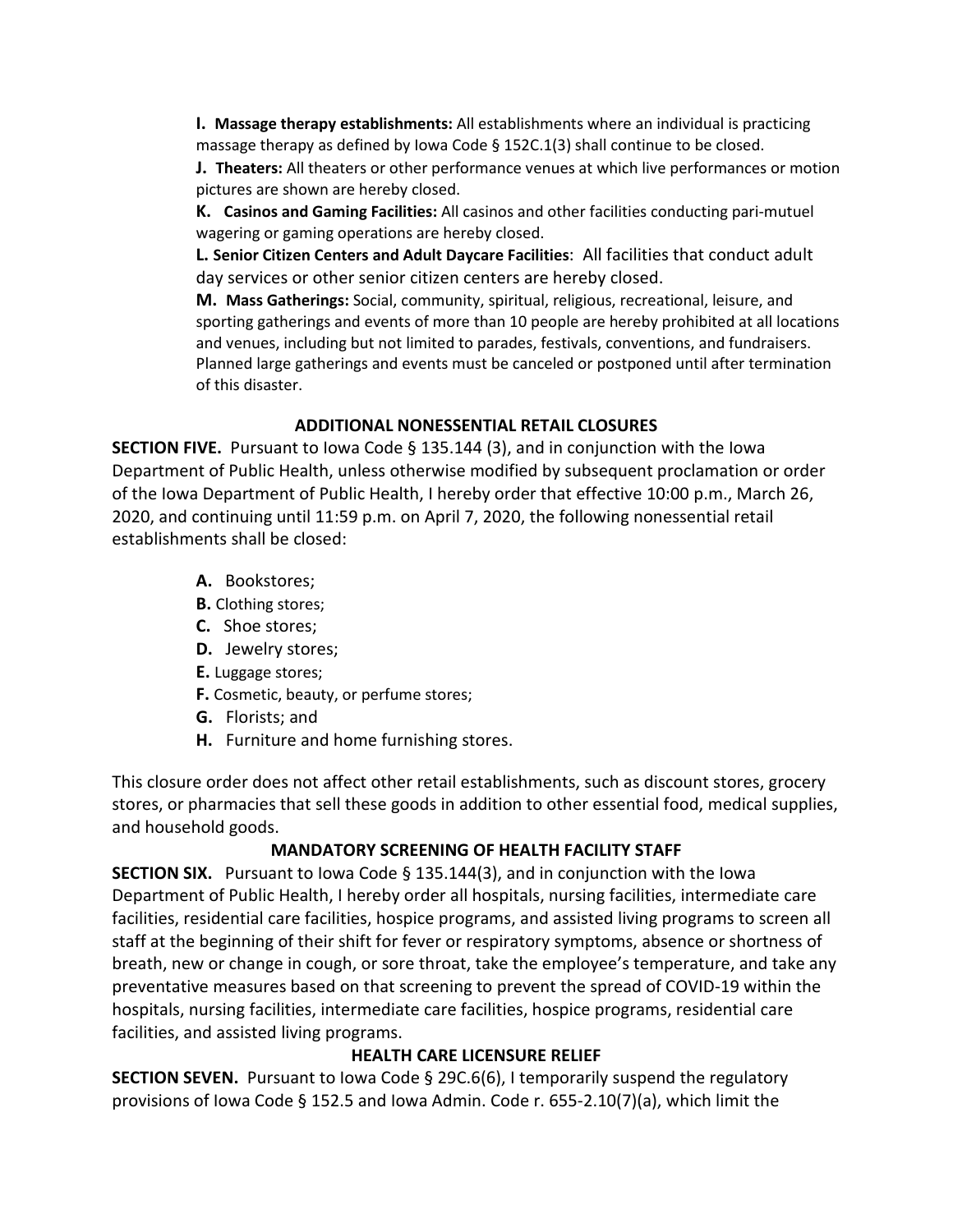number of clinical hours that can be satisfied through simulation activities for nursing education programs. Suspension of this provision shall extend through the duration of this Proclamation and any future extension of this suspension. I hereby direct the nursing board to provide additional guidance to licensees regarding the effect of this suspension, including guidance on obtaining an emergency license pursuant to Section Three of the proclamation issued on March 22, 2020.

**SECTION EIGHT.** Pursuant to Iowa Code § 29C.6(6), I temporarily suspend the regulatory provisions of Iowa Admin. Code rules 650-11.2(2), 11.3(2), 11.5(2), 11.6(2),13.2(2), and 20.6(2)(b)(8) requiring an applicant for initial licensure in dentistry, dental hygiene, assisting, or for a faculty permit to attest to current certification in cardiopulmonary resuscitation.

## **HEALTH FACILITIES REGULATORY RELIEF**

**SECTION NINE.** Pursuant to Iowa Code § 29C.6(6), I temporarily suspend the regulatory provisions of Iowa Code § 135C.33 and Iowa Admin Code rules 481—50.9(3) & (9) and 67.19(3), requiring a health care facility and assisted living program to complete a criminal history check prior to employment of an individual in a health care facility or assisted living program, to the extent that a health care facility or assisted living program may employ an individual once that criminal history check is submitted, pending completion.

**SECTION TEN.** Pursuant to Iowa Code § 29C.6(6), I temporarily suspend the regulatory provisions of Iowa Code § 135C.8 and Iowa Admin Code rules 481—58.3(3)(a), requiring a nursing facility to submit renewal applications at least 30 days in advance of license expiration. **SECTION ELEVEN.** Pursuant to Iowa Code § 29C.6(6), I temporarily suspend the regulatory provisions of Iowa Admin Code rules 481—58.21(6)(d) & 65.17(1)(d), requiring nursing students to administer medications in nursing facilities and immediate care facilities for persons with mental illness only after successful completion of a medication aide course or challenge exam, to the extent the nursing student meets the requirements of Iowa Admin Code rules 481— 58.21(6)(d)(1), (2), & (4), and 65.17(1)(d)(1), (2), & (4) and the facility has documentation that it has implemented training and supervision measures to ensure the student's competency in safe medication administration.

**SECTION TWELVE.** Pursuant to Iowa Code § 29C.6(6), I temporarily suspend the regulatory provisions of Iowa Admin Code rules 481—57.20(1) & 58.23(1)(a), requiring residential care facilities and nursing facilities assist residents to obtain regular and emergency dental services, to the extent those facilities continue to assist residents in obtaining emergency dental services.

**SECTION THIRTEEN.** Pursuant to Iowa Code § 29C.6(6) and Iowa Code § 135.144(3), in conjunction with the Iowa Department of Public Health, I temporarily suspend the regulatory provisions of Iowa Admin Code rules 481—57.23(1) & 58.26(1) requiring group activities provided by residential care facilities and nursing facilities.

**SECTION FOURTEEN.** Pursuant to Iowa Code § 29C.6(6) and Iowa Code § 135.144(3), in conjunction with the Iowa Department of Public Health, I temporarily suspend the regulatory provisions of Iowa Admin. Code rule 481—58.47, permitting in-person visits with residents in nursing facilities.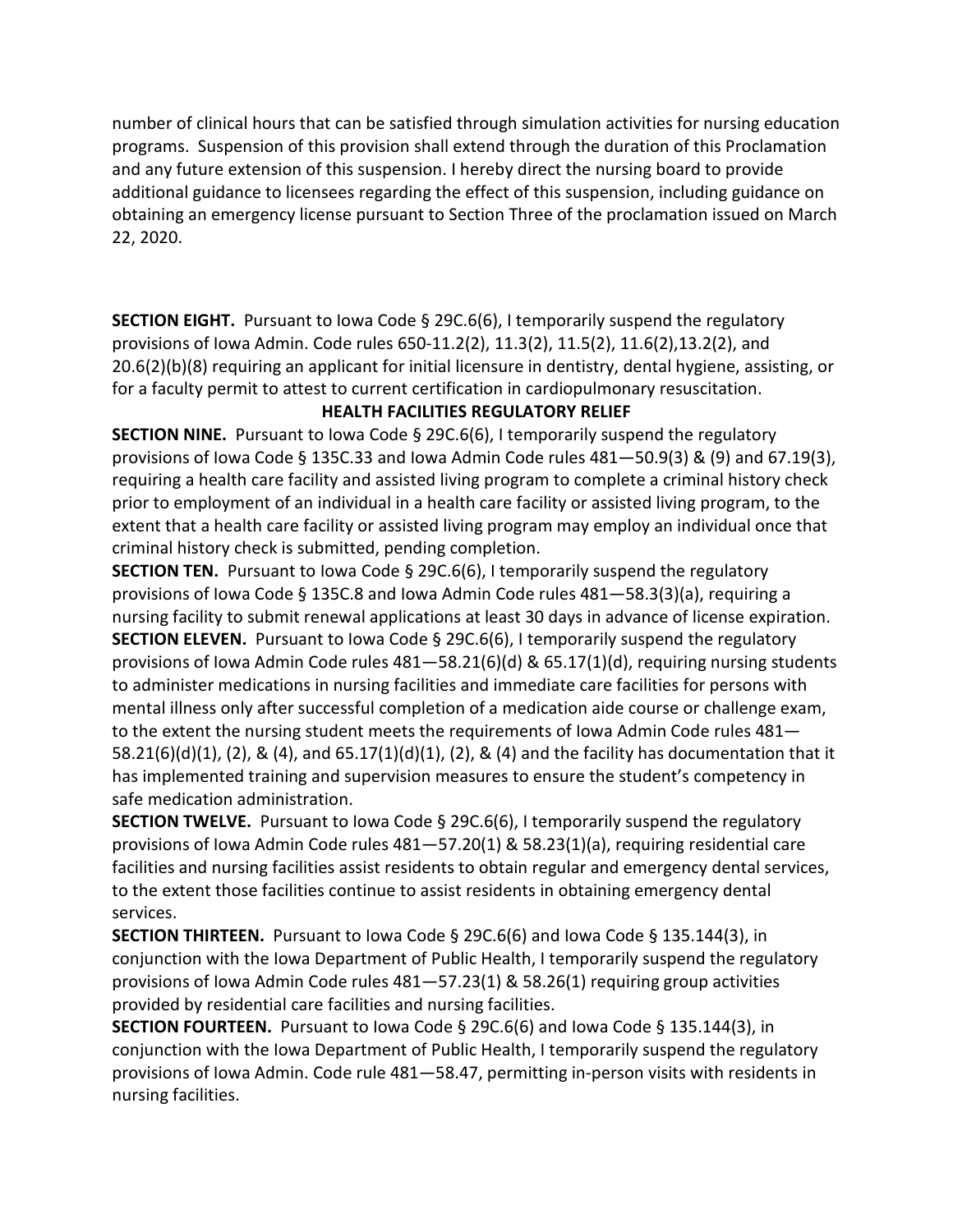**SECTION FIFTEEN.** Pursuant to Iowa Code § 29C.6(6), I temporarily suspend the regulatory provisions of Iowa Code § 231C.3(1)(c) and Iowa Admin Code rules  $481 - 69.22(2)$  &  $481 -$ 57.22(3) requiring an assisted living program and residential care facility to update a tenant's or resident's service plan within thirty days of occupancy or admission.

**SECTION SIXTEEN.** Pursuant to Iowa Code § 29C.6(6), I temporarily suspend the regulatory provisions of Iowa Code § 231C.8(1) and Iowa Admin. Code rule 481—67.13(1) requiring an assisted living program to submit any additional or rebuttal information to the department within two working days of an exit interview at the conclusion of a monitoring evaluation or complaint investigation.

**SECTION SEVENTEEN.** Pursuant to Iowa Code § 29C.6(6), I temporarily suspend the regulatory provisions of Iowa Admin. Code rule 481—67.5(2) requiring a person administering medications in an assisted living program have, at a minimum, passed a medication manager course and examination. Suspension of this provision is effective on April 15, 2020, the date upon which that rule becomes effective.

**SECTION EIGHTEEN.** Pursuant to Iowa Code § 29C.6(6), I temporarily suspend the regulatory provisions of Iowa Admin. Code rule 481—69.29(5) & (6) requiring a new program manager and delegating nurse in assisted living programs complete an assisted living management class and/or an assisted living nursing class within six months of employment.

**SECTION NINETEEN.** Pursuant to Iowa Code § 29C.6(6) and Iowa Code § 135.144(3), in conjunction with the Iowa Department of Public Health, I temporarily suspend the regulatory provisions of Iowa Admin. Code rule 481—57.11(6) requiring a residential care facility employee have a physical examination no longer than twelve months prior to beginning employment, to the extent it is not feasible for a facility to obtain the required physical examination prior to beginning employment.

**SECTION TWENTY.** Pursuant to Iowa Code § 29C.6(6) and Iowa Code § 135.144(3), in conjunction with the Iowa Department of Public Health, I temporarily suspend the regulatory provisions of Iowa Admin. Code rule 481—57.11(6) requiring a residential care facility screen and test an employee for tuberculosis pursuant to 481—Chapter 59 if it is not feasible for a facility to do so, to the extent the facility continues to perform and document sign/symptom review of new health care workers and residents and places the health care worker or resident on a callback list to test as soon as possible.

**SECTION TWENTY-ONE.** Pursuant to Iowa Code § 29C.6(6) and Iowa Code § 135.144(3), in conjunction with the Iowa Department of Public Health, I temporarily suspend the regulatory provisions of Iowa Admin. Code rules 481—57.19(3)(c) & 64.4(9)(b) requiring a person administering medications in a residential care facility and intermediate care facility for the intellectually disabled to complete a department-approved medication aide course and pass a department-approved medication aide exam, to the extent the person has successfully completed a state-approved medication manager course and passed a state-approved medication manager exam to administer medications.

**SECTION TWENTY-TWO.** Pursuant to Iowa Code § 29C.6(6), I temporarily suspend the regulatory provisions of Iowa Admin. Code rule 481—57.22(1) requiring a residential care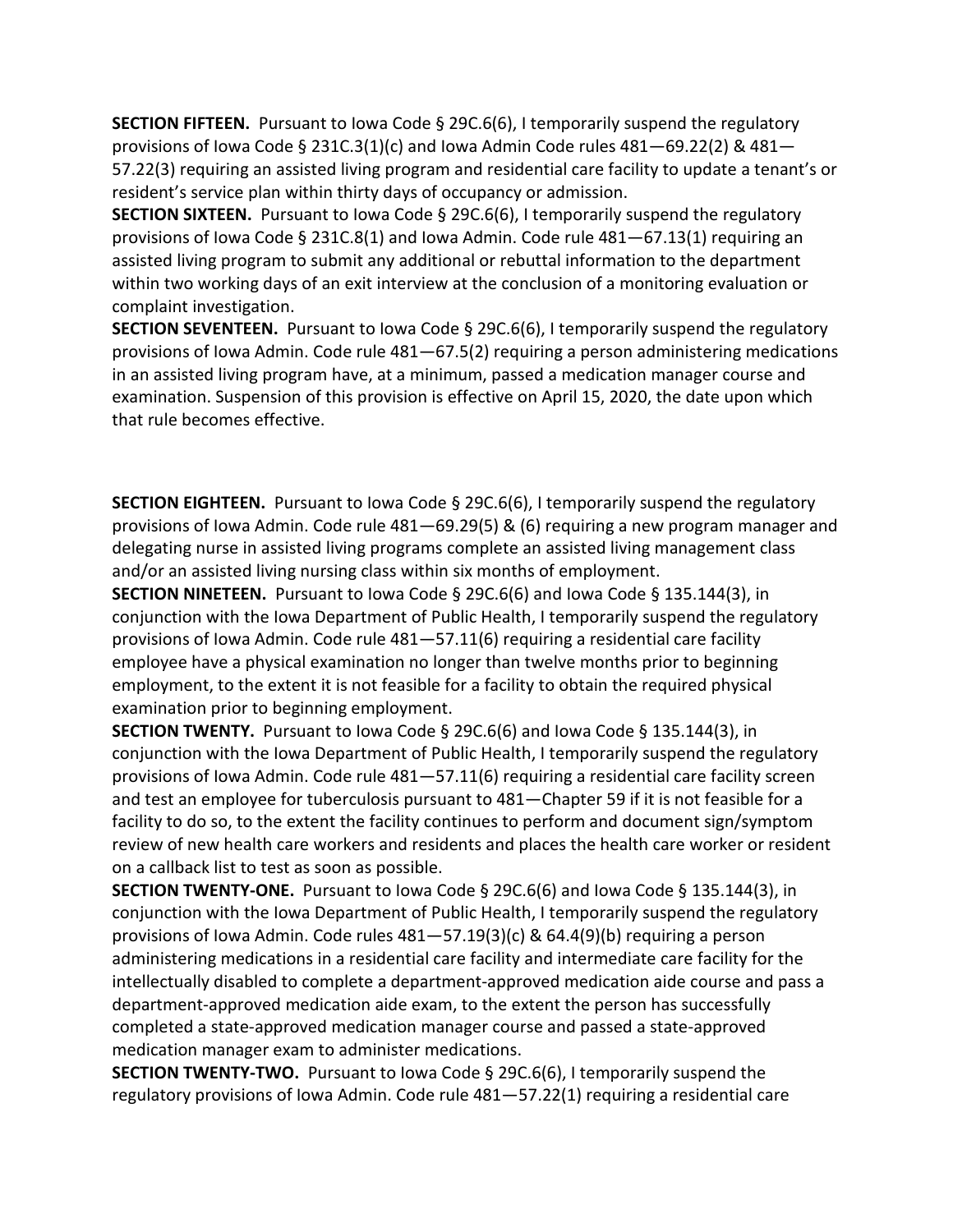facility provide orientation within twenty-four hours of admission, to the extent the facility must continue to provide a review of the resident's rights and the facility's evacuation plan. **SECTION TWENTY-THREE.** Pursuant to Iowa Code § 29C.6(6), I temporarily suspend the regulatory provisions of Iowa Code § 135C.36 and Iowa Admin. Code rules 481—56.2 & 67.17, requiring fines for a health care facility or assisted living program, to the extent those fines may be issued in suspension.

**SUSPENSION OF INVOLUNTARY DISCHARGE FOR NONPAYMENT SECTION TWENTY-FOUR.** Pursuant to Iowa Code § 29C.6(6) and Iowa Code § 135.144(3), in conjunction with the Iowa Department of Public Health, I temporarily suspend the regulatory provisions of Iowa Admin Code rules 481-57.14(1)(e) and 58.40(1)(c), permitting a residential care facility or nursing facility to involuntarily discharge or transfer a resident for nonpayment for the resident's stay.

## **RETIRED PUBLIC DISASTER RESPONDERS**

**SECTION TWENTY-FIVE.** Pursuant to Iowa Code § 29C.6(6) and 135.144(3), and in conjunction with the Department of Public Health, and at the request of the Iowa League of Cities on behalf of numerous local governmental bodies, I temporarily suspend the regulatory provisions of Iowa Code §§ 97B.48A and 97B.52A to the extent those provisions require the repayment or reduction of a member's retirement allowance if the member is reemployed or returns to employment during the pendency of this Disaster Emergency as a licensed health care professional employed by a hospital licensed pursuant to chapter 135B, any state or local government public health employee, any "protection occupation" as defined by Iowa Code § 97B.49B(1)(e), or any sheriff or deputy sheriff as defined by Iowa Code § 97B.49C(1)(b) or (c). **SECTION TWENTY-SIX.** Pursuant to Iowa Code § 29C.6(6) and 135.144(3), and in conjunction with the Department of Public Health, and at the request of the Iowa League of Cities on behalf of numerous local governmental bodies, I temporarily suspend the regulatory provisions of lowa Code §§ 411.3(3), 411.6(1)(c), and 411.21(3), to the extent those provisions limit a retired police officer or firefighter from continuing to receive service retirement allowances, without interruption, if reemployed as a police officer or firefighter during the pendency of this Disaster Emergency.

## **ONLINE APPRENTICESHIP INSTRUCTION**

**SECTION TWENTY-SEVEN.** Pursuant to Iowa Code § 29C.6(6), I temporarily suspend the regulatory provisions of Iowa Code § 15B.4, to the extent they limit the use of online instruction in determining contact hours for apprenticeship sponsors or lead apprenticeship sponsors. Suspension of this provision is limited only to instruction provided during the duration of this Proclamation or any subsequent extension of this suspension.

## **MOTOR VEHICLE TITLE AND REGISTRATION RELIEF**

**SECTION TWENTY-EIGHT.** Pursuant to Iowa Code § 29C.6(6), I temporarily suspend the regulatory provisions of Iowa Code § 321.20A requiring the owner of a commercial vehicle subject to the apportioned registration provisions of chapter 326 to apply for a certificate of title within thirty days of purchase or transfer and pay the appropriate fee for new registration. **SECTION TWENTY-NINE.** Pursuant to Iowa Code § 29C.6(6), I temporarily suspend the regulatory provisions of Iowa Code section § 321.52(4)(b) prescribing a vehicle rebuilder, a person engaged in the business of buying, selling, or exchanging vehicles of a type required to be registered in this state, or an insurer shall obtain a salvage certificate of title for a wrecked